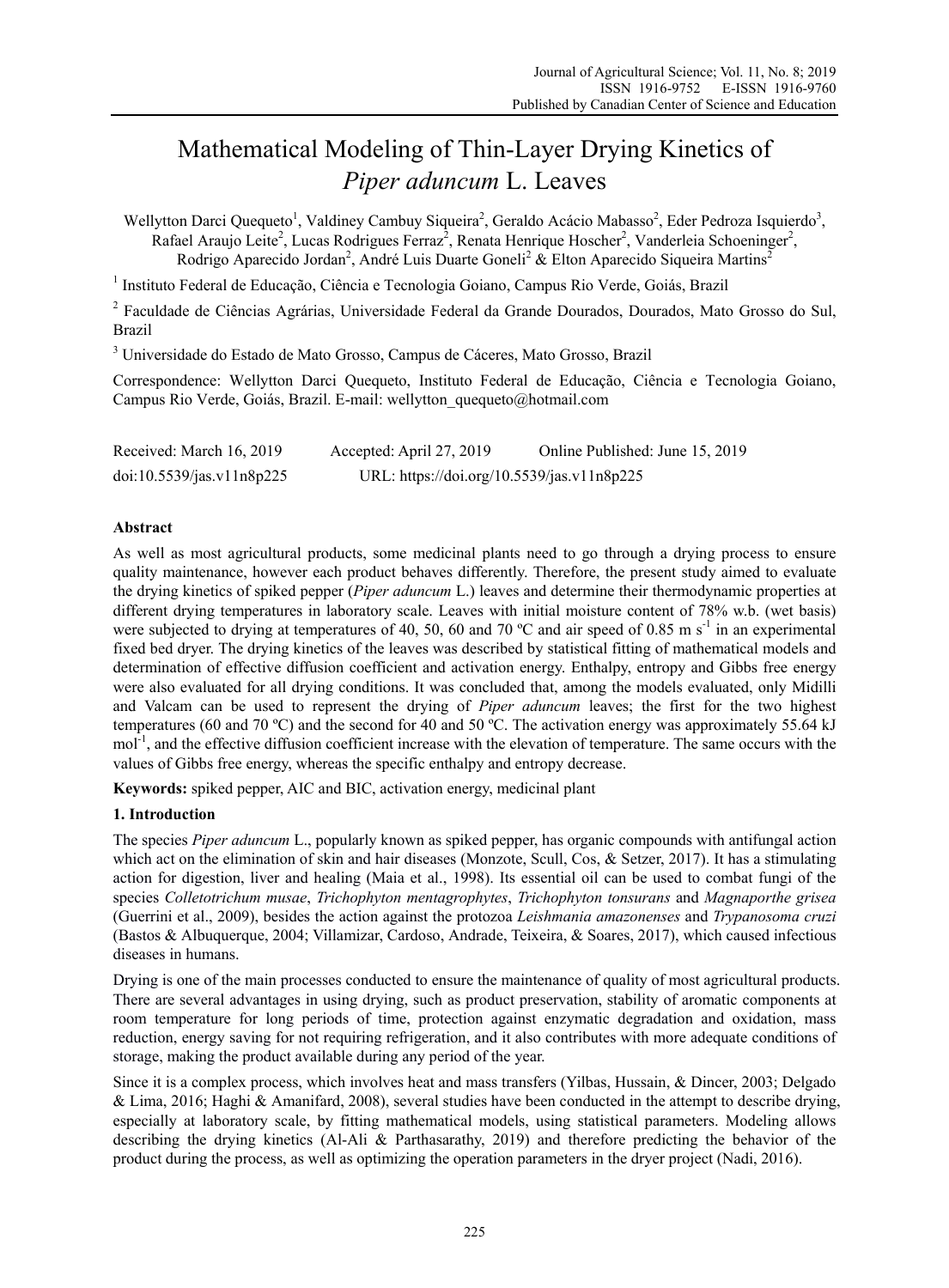According to Silva, Siqueira, Martins, Miranda and Melo (2017), along the drying process it is interesting to not only describe the drying kinetics, but also to monitor the thermodynamic properties. They provide important information on the properties of water and on the energy required in the process, such as enthalpy and entropy, which characterize variations existing in the water-product system (Corrêa, Oliveira, Botelho, Goneli, & Carvalho, 2010).

Given the above, the present study aimed to describe the drying kinetics of *Piper aduncum* leaves, selecting the mathematical model that best represents the phenomenon, and determine the diffusion coefficient and thermodynamic properties of the product.

## **2. Material and Methods**

# *2.1 Research Conduction*

*Piper aduncum* L. leaves were collected at the Federal University of Grande Dourados (UFGD), in the garden of the Faculty of Agrarian Sciences (FCA).

The collection was carried out randomly on consecutive days, at the same time, provided that there was no dew on leaf surface to avoid a possible interference in the drying curve of the leaves. After collection, the leaves were sent to the laboratory and properly selected, so that those which had damaged parts were eliminated.

# *2.2 Drying Kinetics of the Leaves*

The leaves were distributed on four screen-bottom trays and placed in an experimental dryer. The dryer is equipped with a system which accurately controls the drying air flow and temperature.

Initial and equilibrium moisture contents of the samples were determined by the gravimetric method in the oven, at 103±1 ºC, for 24 h, in four replicates (ASABE, 2010). The drying temperatures adopted were 40, 50, 60 and 70 ºC, under controlled conditions. Drying air speed was monitored using a spinning-cup anemometer and maintained at around  $0.85 \text{ m s}^{-1}$ .

The drying of the leaves began with moisture content of approximately 78% w.b. (wet basis) and ended when the leaves reached equilibrium moisture content. However, a final moisture content of 9.0% w.b., which is the one adopted commercially, was adopted to plot the data.

The moisture ratio of *Piper aduncum* leaves was determined through the following expression (Wang et al., 2018):

$$
RX = \frac{X - X_e}{X_i - X_e} \tag{1}
$$

where, RX: moisture ratio of the product, dimensionless; X: moisture content of the product (decimal d.b.);  $X_i$ : initial moisture content of the product (decimal d.b.); and  $X<sub>e</sub>$ : equilibrium moisture content of the product (decimal d.b.).

#### *2.3 Mathematical Modeling and Diffusion Coefficient*

Periodic weighing at preestablished periods of time allowed obtaining the data required to fit the mathematical model (Table 1) through nonlinear regression.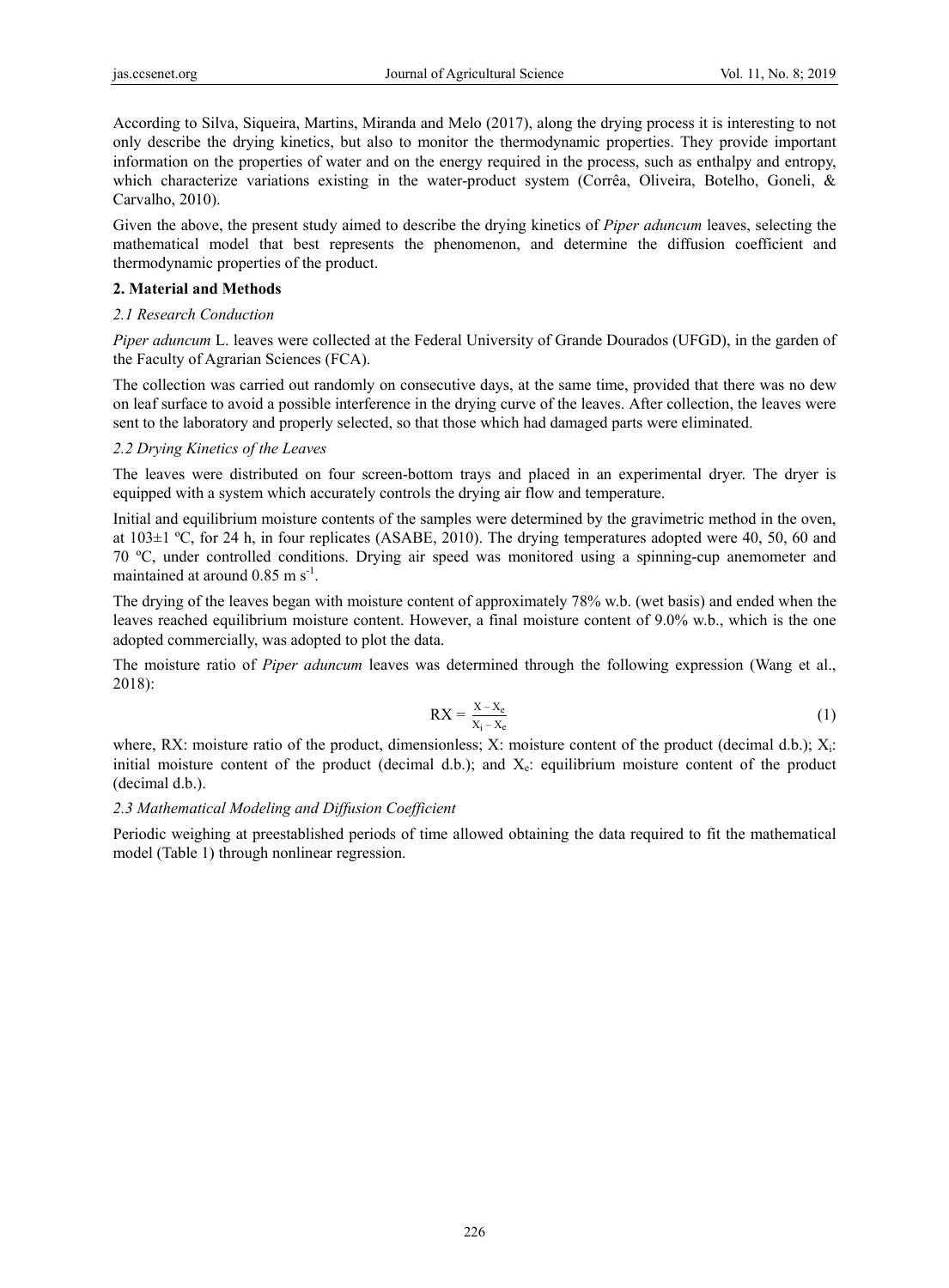| Model                                            | Model designation                                                 |      |
|--------------------------------------------------|-------------------------------------------------------------------|------|
| Modified Henderson and Pabis (Karathanos, 1999)  | $RX = a \cdot exp(-kt) + b \cdot exp(-k_0t) + c \cdot exp(-k_1t)$ | (2)  |
| Verma (Verma et al., 1985)                       | $RX = -a \exp(-kt) + (1 - a) \exp(-k_1t)$                         | (3)  |
| Two-term exponential (Sharaf-Eldee et al., 1980) | $RX = a \cdot exp(-kt) + (1 - a) \cdot exp(-kat)$                 | (4)  |
| Two terms (Henderson, 1974)                      | $RX = a \cdot exp(-k_0t) + b \cdot exp(-k_1t)$                    | (5)  |
| Midilli (Midilli, 2002)                          | $RX = a \cdot exp(-kt^n) + bt$                                    | (6)  |
| Logarithmic (Yagcioglu et al., 1999)             | $RX = a \cdot exp(-kt) + c$                                       | (7)  |
| Henderson and Pabis (Henderson & Pabis, 1961)    | $RX = a \cdot exp(-kt)$                                           | (8)  |
| Page (Page, 1949)                                | $RX = exp(-kt^n)$                                                 | (9)  |
| Newton (Lewis, 1921)                             | $RX = exp(-kt)$                                                   | (10) |
| Wang and Singh (Wang & Singh, 1978)              | $RX = 1 + at + bt^2$                                              | (11) |
| Valcam (Siqueira et al., 2013)                   | $RX = a + bt + ct^{1.5} \cdot dt^2$                               | (12) |
| Thompson (Thompson et al., 1968)                 | RX = exp $\frac{-a - (a^2 + 4bt)^{0.5}}{2b}$                      | (13) |
| Approximation of diffusion (Kassem, 1998)        | $RX = a \cdot exp(-kt) + (1 - a) \cdot exp(-kt)$                  | (14) |

Table 1. Mathematical models used to predict the thin-layer drying of agricultural products

*Note.* t: Drying time, h; k,  $k_0$ ,  $k_1$ : Drying parameters,  $h^{-1}$ ; and a, b, c, d, n: Coefficients of the models.

The effective diffusion coefficients for the several drying temperatures were determined using Equation 15, based on the liquid diffusion theory, which considers an infinite flat slab.

$$
RX = \frac{X - X_c}{X_i - X_c} = \frac{8}{\pi^2} \sum_{n=0}^{\infty} \frac{1}{(2n+1)^2} exp\left[\frac{(2n+1)\pi^2 D_{\text{ef}}}{4}\left(\frac{t}{4L}\right)^2\right]
$$
(15)

where,  $D_{\text{ef}}$ : effective diffusion coefficient,  $m^2 s^{-1}$ ; t: drying time, h; L: thickness of the product, m; and n: number of terms of the model.

Thickness (L) was measured using a digital micrometer, with resolution of 0.001 mm. To obtain the average thickness of *Piper aduncum* leaves, 50 leaves were randomly chosen among the set of leaves which were going to be dried, and readings were taken at six preestablished points, three on each side of the midrib (Silva et al., 2017).

The behavior of the effective diffusion coefficient according to the different temperatures applied during the drying process was evaluated with Arrhenius equation, described in Equation 16.

$$
D_{\rm ef} = D_0 \exp\left(\frac{E_a}{RT_a}\right) \tag{16}
$$

where,  $D_0$ : pre-exponential factor; R: universal gas constant, 8.314 kJ kmol<sup>-1</sup> K<sup>-1</sup>; T<sub>a</sub>: temperature, K; and E<sub>a</sub>: activation energy,  $kJ \text{ mol}^{-1}$ .

#### *2.4 Thermodynamic Properties*

The thermodynamic properties, specific enthalpy, specific entropy and Gibbs free energy, as a function of the drying kinetics of *Piper aduncum* leaves, were determined according to the method described by Jideani and Mpotokwana (2009), using Equations 17, 18 and 19.

$$
h = E_a - RT_a \tag{17}
$$

$$
s = R \left( \ln D_0 - \ln \frac{k_B}{h_p} - \ln T_a \right)
$$
 (18)

$$
G = h - Tas
$$
 (19)

where, h: enthalpy, J mol<sup>-1</sup>; s: entropy, J mol<sup>-1</sup>; G: Gibbs free energy, J mol<sup>-1</sup>; k<sub>B</sub>: Boltzmann's constant, 1.38 x  $10^{-23}$  J K<sup>-1</sup>; and h<sub>p</sub>: Planck's constant,  $6.626 \times 10^{-34}$  J s<sup>-1</sup>.

#### *2.5 Statistical Parameters*

The experimental data of the thin-layer drying kinetics of *Piper aduncum* leaves were analyzed and subjected to nonlinear regression analysis, through the Gauss-Newton method, using the program Statistica 7.0.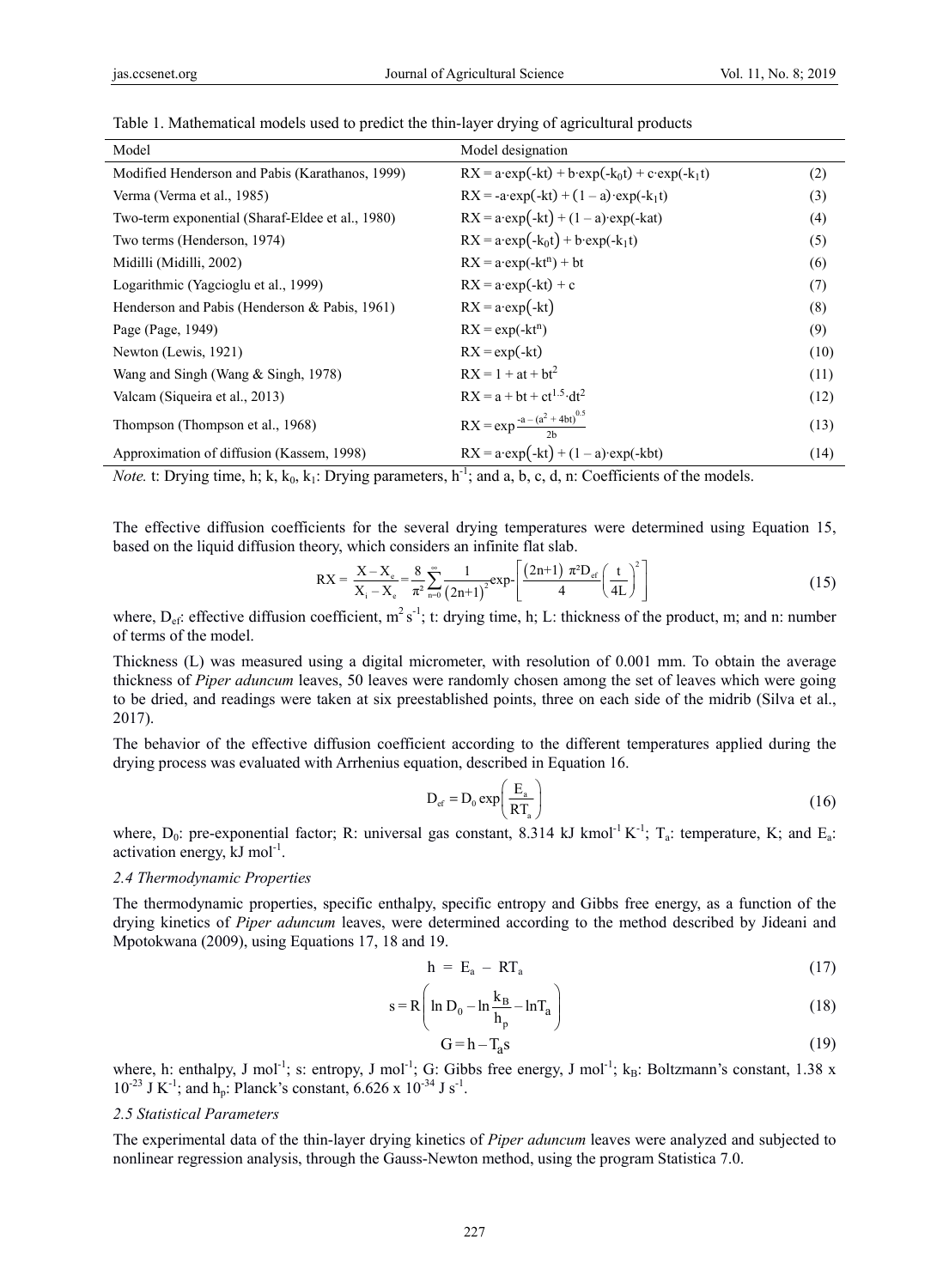The degree of fit of each model was analyzed considering the magnitudes of the coefficient of determination  $(R^2)$ , mean relative error (P) and standard deviation of the estimate (SE). The models which obtained the best fits were subjected to the Akaike (AIC) and Bayesian (BIC) Information Criteria. The values of mean relative error (P), standard deviation of the estimate (SE), AIC and BIC were calculated according to the following equations:

$$
P = \frac{100}{n} \sum_{i=1}^{n} \left( \frac{|Y - \hat{Y}|}{Y} \right)
$$
 (20)

$$
SE = \sqrt{\sum_{i=1}^{n} \frac{2}{GLR}}
$$
 (21)

$$
AIC = -2logL + 2p \tag{22}
$$

$$
BIC = -2logL + p \cdot ln(N - r) \tag{23}
$$

where, Y: valued observed experimentally;  $\hat{Y}$ : value estimated by the model; n: number of experimental observations; DF: degrees of freedom of the model; p: number of parameters of the model; N: total number of observations; r: rank of X matrix (incidence matrix of fixed effects); and L: maximum likelihood.

#### **3. Results and Discussion**

In Table 2, from the mean relative error (P) it can be observed that only Midilli (6) and Valcam (12) models showed values lower than 10% for all drying temperatures studied. According to Mohapatra and Rao (2005), the mean relative error is a parameter that can be used for recommending or not a model, and it reflects the deviation of the observed values from the curve estimated by the model (Kashaninejad, Mortazavi, Safekordi & Tabil, 2007). Thus, for the models mentioned, the deviation can be considered as acceptable.

Table 2. Coefficients of determination  $(R^2$ , decimal), mean relative error  $(P, \%)$  and standard deviation of the estimate (SE, decimal) for the eleven models analyzed, during the drying of *Piper aduncum* leaves under different conditions of temperature (°C)

| Models | $40^{\circ}$ C |           | 50 °C |       | 60 °C     |       |       | 70 °C     |       |       |           |       |
|--------|----------------|-----------|-------|-------|-----------|-------|-------|-----------|-------|-------|-----------|-------|
|        | P              | <b>SE</b> | $R^2$ | P     | <b>SE</b> | $R^2$ | P     | <b>SE</b> | $R^2$ | P     | <b>SE</b> | $R^2$ |
| (2)    | 2.42           | 0.009     | 0.99  | 10.39 | 0.029     | 0.99  | 25.48 | 0.080     | 0.94  | 3.91  | 0.016     | 0.99  |
| (3)    | 114.5          | 0.191     | 0.60  | 12.10 | 0.033     | 0.60  | 10.83 | 0.028     | 0.99  | 7.50  | 0.025     | 0.99  |
| (4)    | 31.12          | 0.049     | 0.97  | 12.92 | 0.033     | 0.97  | 14.15 | 0.039     | 0.98  | 34.14 | 0.112     | 0.86  |
| (5)    | 11.50          | 0.021     | 0.99  | 5.33  | 0.050     | 0.99  | 11.84 | 0.035     | 0.98  | 7.06  | 0.024     | 0.99  |
| (6)    | 5.40           | 0.013     | 0.99  | 5.77  | 0.017     | 0.99  | 5.07  | 0.015     | 0.99  | 2.76  | 0.012     | 0.99  |
| (7)    | 12.11          | 0.021     | 0.99  | 6.23  | 0.016     | 0.99  | 10.00 | 0.026     | 0.99  | 6.84  | 0.038     | 0.98  |
| (8)    | 28.97          | 0.047     | 0.97  | 20.69 | 0.048     | 0.97  | 25.48 | 0.071     | 0.94  | 28.98 | 0.096     | 0.90  |
| (9)    | 15.02          | 0.031     | 0.98  | 12.01 | 0.034     | 0.98  | 7.56  | 0.026     | 0.99  | 6.66  | 0.028     | 0.99  |
| (10)   | 12.11          | 0.021     | 0.99  | 22.19 | 0.049     | 0.99  | 30.30 | 0.081     | 0.92  | 34.14 | 0.109     | 0.86  |
| (11)   | 6.87           | 0.019     | 0.99  | 4.67  | 0.019     | 0.99  | 10.81 | 0.027     | 0.99  | 7.15  | 0.022     | 0.99  |
| (12)   | 2.60           | 0.010     | 0.99  | 4.34  | 0.015     | 0.99  | 5.16  | 0.015     | 0.99  | 4.51  | 0.017     | 0.99  |
| (13)   | 31.12          | 0.049     | 0.97  | 22.19 | 0.050     | 0.97  | 30.30 | 0.083     | 0.92  | 34.14 | 0.112     | 0.86  |
| (14)   | 10.47          | 0.021     | 0.99  | 12.10 | 0.033     | 0.99  | 12.71 | 0.036     | 0.98  | 7.63  | 0.026     | 0.99  |

According to the values of standard deviation of the estimate (SE), as in the case of the mean relative error, Midilli (6) and Valcam (12) models were also those with the best results. According to Draper and Smith (1998), the standard deviation of the estimate indicates the capacity of a model to accurately describe a certain physical process and the lower its magnitude, the better the quality of fit of the model to the experimental data.

Also in Table 2, it can be observed that only Midilli (6), Logarithmic (7), Page (9), Wang and Singh (11), Valcam (12) and Approximation of diffusion (14) models showed coefficients of determination  $(R^2)$  above 98% for all drying temperatures. Thus, according to Kashaninejad et al. (2007), they can satisfactorily represent the drying phenomenon.

Among the models which stood out considering the previously calculated statistical parameters (Midilli and Valcam), Akaike (AIC) and Schwarz's Bayesian (BIC) Information Criteria (Table 3) were also considered as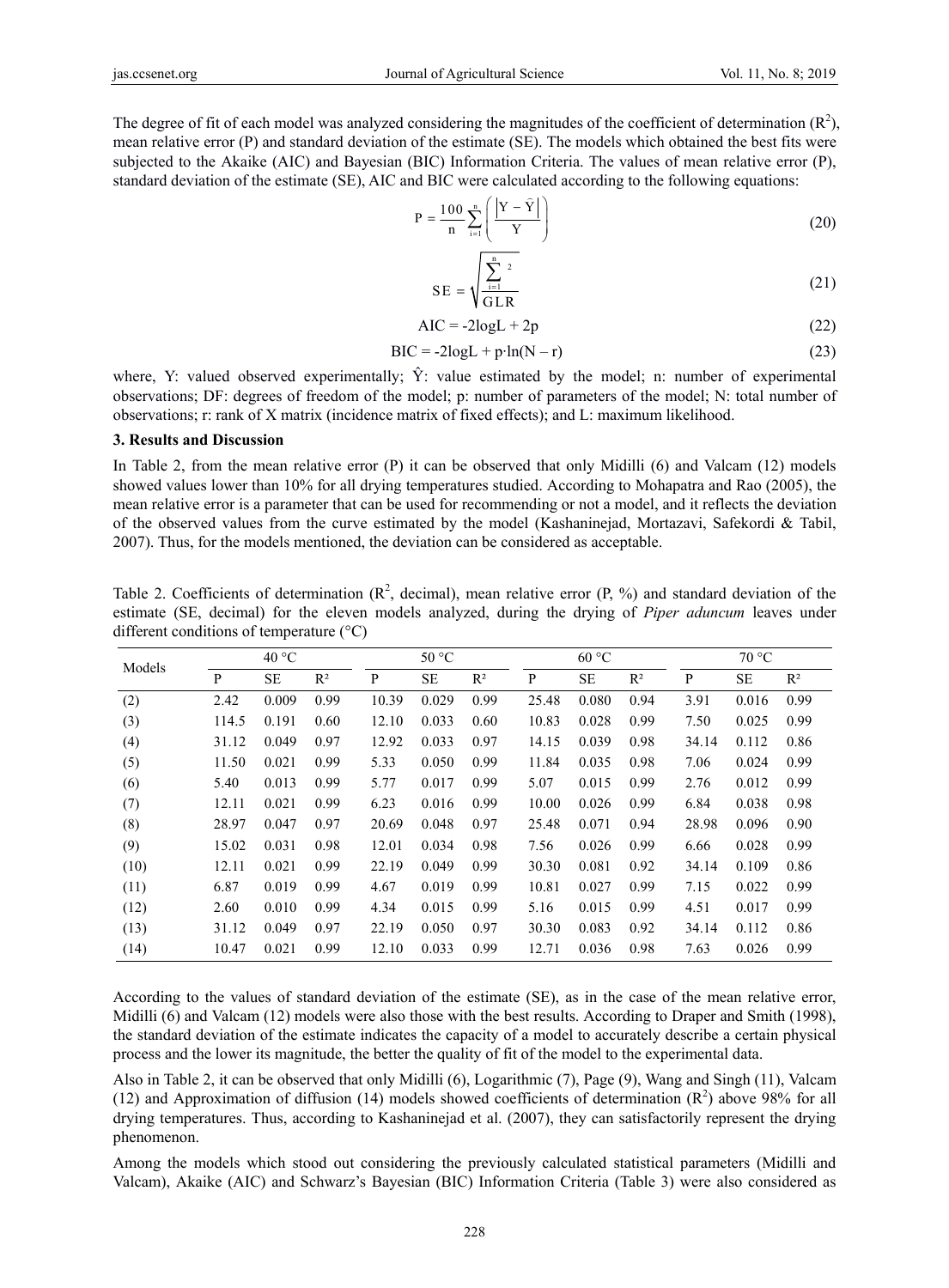additional parameters to select the best model to satisfactorily represent the experimental data. According to Wolfinger (1993), the lower the values of AIC and BIC, the better the fit of the mathematical model, and BIC is considered as the strictest criterion.

Table 3. Akaike Information Criterion (AIC) and Schwarz's Bayesian Information Criterion (BIC) for the models which best fitted to the drying data of *Piper aduncum* leaves under different conditions of temperature

| Models |          | 40 °C                |            | 50 °C               |     | 60 °C                |           | 70 °C      |  |
|--------|----------|----------------------|------------|---------------------|-----|----------------------|-----------|------------|--|
|        | AIC      | BIC                  | AIC        | <b>BIC</b>          | AIC | <b>BIC</b>           | AIC       | <b>BIC</b> |  |
| (6)    |          | $-166.722 - 161.509$ |            | $-146.835 -139.998$ |     | $-109.476 - 104.253$ | -118.374  | $-113152$  |  |
| (12)   | -258.386 | -249.697             | $-153.819$ | -146.983            |     | $-108.666 - 103.444$ | $-103915$ | -98.693    |  |

Considering the lowest values of AIC and BIC (Table 3), the Midilli (6) model showed the best fit to the experimental data for the two highest temperatures (60 and 70  $^{\circ}$ C), whereas the Valcam model showed the best fit for the temperatures of 40 and 50 °C. Thus, these two models were selected to represent the drying kinetics of Piper aduncum leaves. Gomes, Resende, Sousa, Oliveira and Araújo Neto (2018), Ferreira Junior, Resende, Oliveira and Costa (2018) and Xavier et al. (2019), also obtained satisfactorily results using AIC and BIC to select mathematical models in works in the field of post-harvest.

Figure 1 shows the thin-layer drying curves (40, 50, 60 and 70 °C) of *Piper aduncum* leaves, represented by the Midilli and Valcam models. There was a high correspondence between experimental and estimated values, and a satisfactory fit of Midilli and Valcam models under the respective conditions studied. Several researchers have recommended these models to predict the drying process of agricultural products: Ziziphus joazeiro leaves (Sousa et al., 2015); Ocimum basilicum L. leaves (Reis, Devilla, Ascheri, Servulo, & Souza, 2012); Mentha x *piperita* leaves (Gasparin, Christ, & Coelho, 2017); *Phaseolus vulgaris* L. grains (Quequeto, Siqueira, Ferranti, Schoeninger, & Leite, 2017); Jatropha curcas L. fruits (Siqueira, Resende & Chaves, 2013); Bauhinia forficata leaves (Silva et al., 2017) and Coffea arabica grains (Siqueira et al., 2017).



Figure 1. Values of moisture content ratio obtained experimentally and estimated by the Midilli and Valcam models for the thin-layer drying of *Piper aduncum* leaves under different conditions of temperature

Table 4 presents the parameters of the Midilli and Valcam models fitted to the experimental data of thin-layer drying of *Piper aduncum* leaves, for the different conditions of air temperature used. There was no specific behavior for the values of the parameters of both models with the increase in drying air temperature. Except for the parameter "b" of the Valcam model, all had high degree of significance by t-test.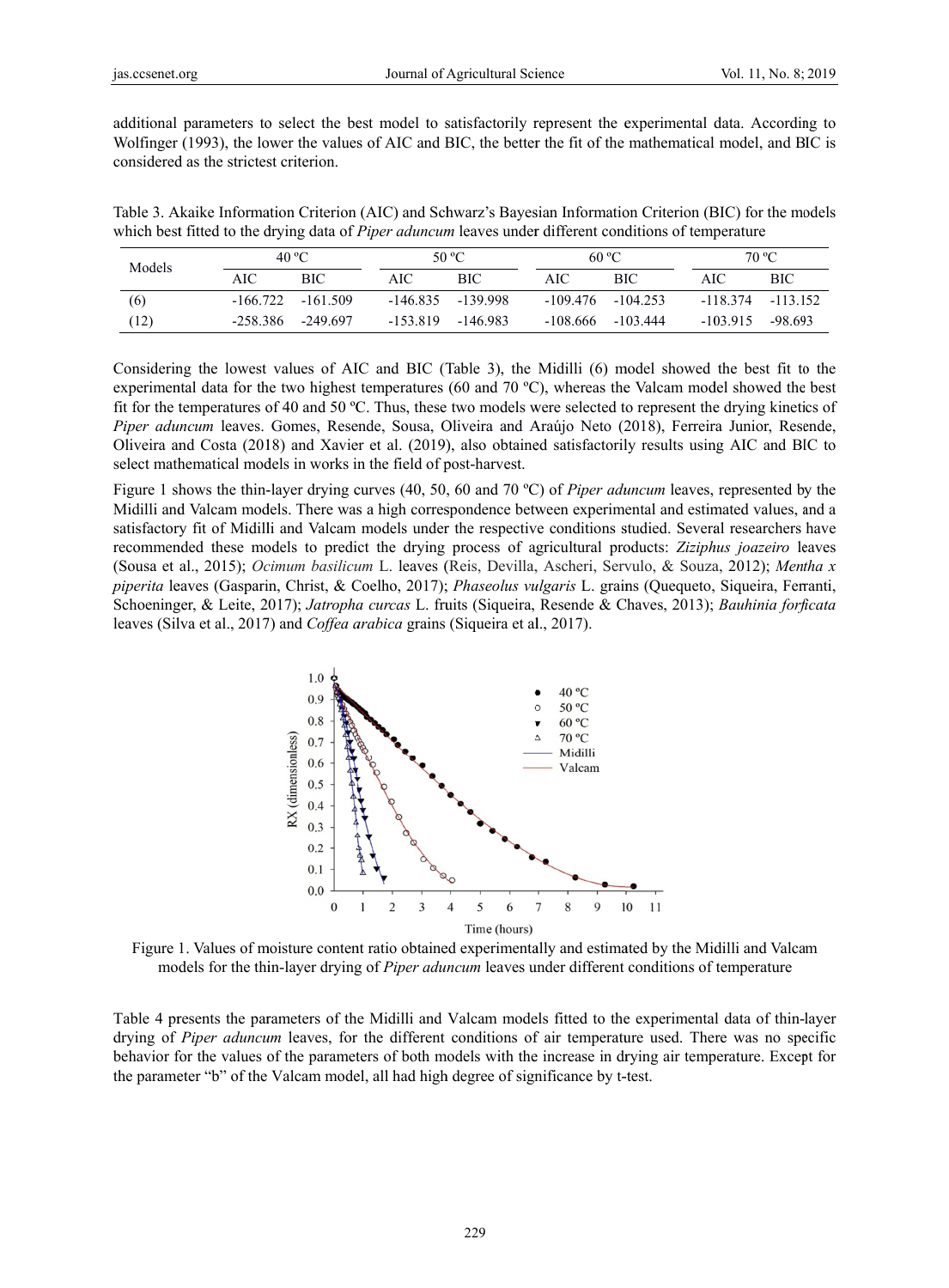| Parameters |              | Midilli      | Valcam                   |               |  |
|------------|--------------|--------------|--------------------------|---------------|--|
|            | 40 °C        | 50 °C        | 60 °C                    | 70 °C         |  |
| a          | $0.9460$ **  | $0.9646$ **  | $0.9746^{**}$            | $0.9746$ **   |  |
| b          | $-0.0077***$ | $-0.0572$ ** | $0.1926^{ns}$            | $0.4592^{ns}$ |  |
| k          | $0.1006***$  | $0.2892**$   |                          |               |  |
| n          | $1.3887**$   | $1.1099**$   | $\overline{\phantom{0}}$ |               |  |
| c          |              |              | $-1.4900$ **             | $-2.4263$ **  |  |
|            |              | -            | $0.7061***$              | $1.0571***$   |  |

Table 4. Estimated values of the parameters of Midilli and Valcam models for different conditions of air temperature in the thin-layer drying of Piper aduncum leaves

*Note.*<sup>\*\*</sup> Significant at 0.05 significance level; <sup>ns</sup> Not significant by t-test.

It can be seen in Figure 2 that, during the drying process, the effective diffusion coefficient (D) ranged from 0.4655 to 2.9395  $\times$  10<sup>-12</sup> (m<sup>2</sup> s<sup>-1</sup>) and that its values increased with the increment in drying air temperature. Similar behavior has been observed by Silva et al. (2017); Martins, Lage, Goneli, Cesar Filho, and Lopes (2015) and Goneli, Vieira, Vilhasanti, and Gonealves (2014), studying the drying kinetics of medicinal plants. These authors highlight that, when the temperature is increased, the level of vibration in water molecules increases. thus reducing its viscosity, leading to alterations in water diffusion through the capillaries of the agricultural products, which along with the more intense vibration of water molecules contribute to a faster diffusion.



Figure 2. Average values of the effective diffusion coefficient  $(D_{ef})$  (m<sup>2</sup> s<sup>-1</sup>) obtained for drying of *Piper aduncum*, considering average leaf area of  $0.00807$  m<sup>2</sup> under different conditions of temperature

*Note.* \*\*\* Significant at 0.01; \*\* Significant at 0.05 by t-test.

Goneli et al. (2014), studying the drying kinetics of *Schinus terebinthifolius* leaves for a temperature range from 40 to 70 °C, observed that the effective diffusion coefficient varied from  $0.1476 \times 10^{-11}$  to  $1.5811 \times 10^{-11}$  m<sup>2</sup> s<sup>-1</sup>. Martins et al. (2015), in studies with Serjania marginata leaves, found values from  $0.6630 \times 10^{-11}$  to 12.0712  $\times$  $10^{-11}$  m<sup>2</sup> s<sup>-1</sup>, also for the same temperature range. In both cases, the variation range of the effective diffusion coefficient is higher than that of the present study. This behavior may be related to the morphological characteristic of the leaves, and the thickness of *Piper aduncum* leaves was on average 0.1687 mm, whereas the thicknesses of *Schinus terebinthifolius* and *Serjania marginata* were 0.3631 and 0.5922 mm, respectively. Silva et al. (2017) found that leaf thickness is a factor to be considered in the analysis of the effective diffusivity of leaves during drying. However, it is important to emphasize that the chemical composition should also be taken into consideration.

Figure 3 presents the values of Ln (D) as a function of the inverse of the absolute temperature obtained for *Piper* aduncum leaves. The decreasing linearity demonstrates the uniform variation of the drying rate within the studied temperature range. The decreasing slope of the Arrhenius representation provides an  $E_a/R$  ratio, whereas its intersection with the Y-axis indicates the value of  $D_0$ .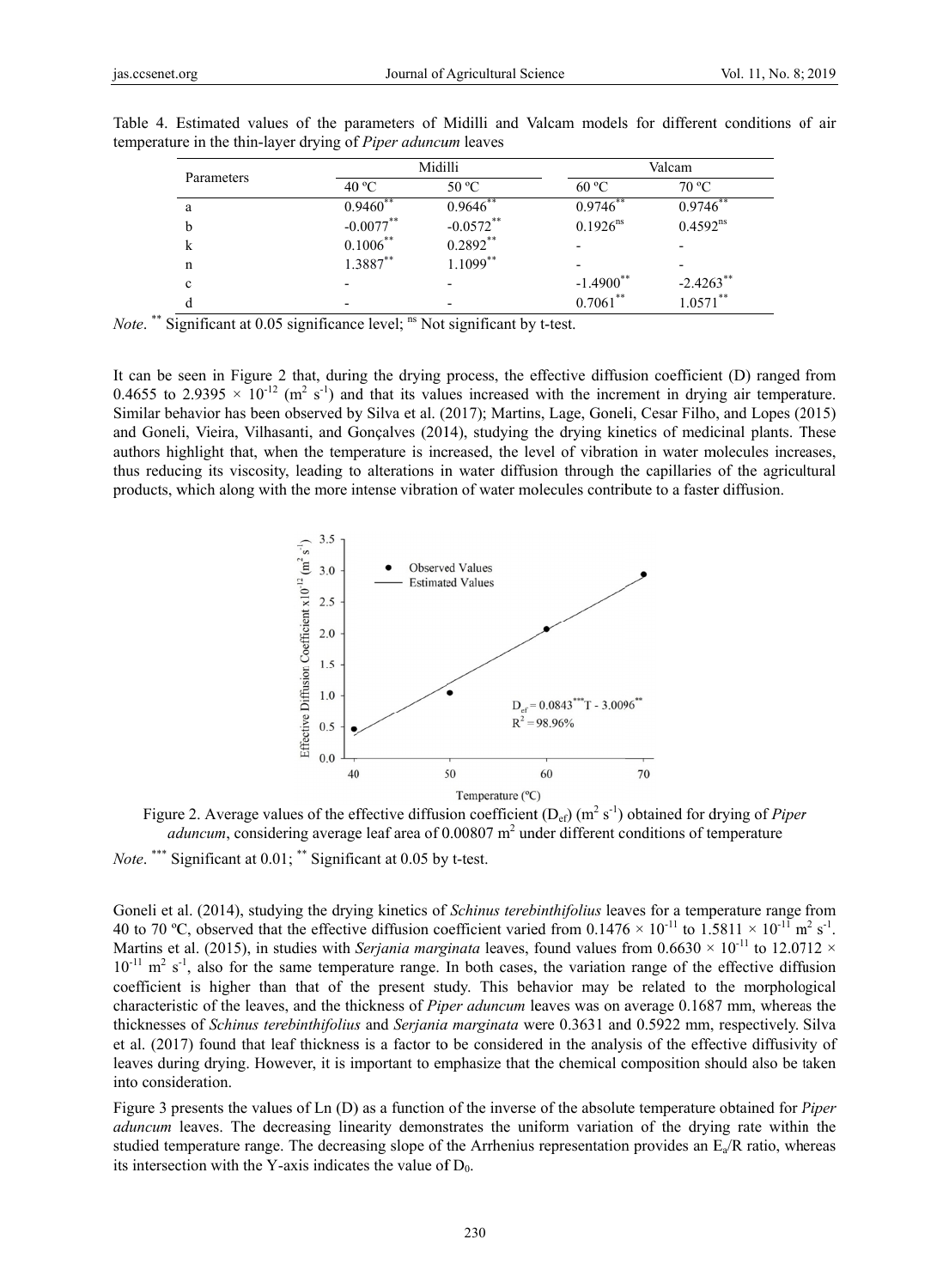



*Note.*\*\*\* Significant at  $0.01$ ;  $\degree$  Significant at 0.1 by t-test.

The activation energy for water diffusion during the drying kinetics of *Piper aduncum* leaves was 55.64 kJ mol<sup>-1</sup>. This parameter has been studied by several researchers for various leaves of medicinal plants such as: Bauhinia forficata leaves, 52.95 kJ mol<sup>-1</sup> (Silva et al., 2017); Serjania marginata leaves, 81.39 kJ mol<sup>-1</sup> (Martins et al., 2015); Schinus terebinthifolius leaves, 74.96 kJ mol<sup>-1</sup> (Goneli et al., 2014); Cymbopogon citratus leaves, 63.47 kJ mol<sup>-1</sup> (Martinazzo et al., 2007); *Lippia alba* leaves, 31.79 kJ mol<sup>-1</sup> (Barbosa et al., 2007); mint leaves, 62.96 kJ mol<sup>-1</sup> (Doymaz, 2006). The higher the activation energy of the product, the larger the amount of energy required to start the process of molecular liquid diffusion. Determining these experimental values becomes an important information for correct dimensioning of equipment intended for post-harvest of plant products, especially for drying, as well as calculating the energy required for the process to occur efficiently.

According to Martins et al. (2015), the different values of activation energy for different agricultural products can be attributed to their physical and biological characteristics. For Zogzas, Maroulis, and Marinos-Kouris (1996), the values of activation energy for agricultural products vary from 12.7 to 110 kJ mol<sup>-1</sup>. Therefore, the activation energy calculated for *Piper aduncum* leaves in the present study is within the variation range established by these authors.

In Table 5, it is possible to see that the values of specific enthalpy (h) decrease with increasing temperatures. Lower values of enthalpy indicate less energy required to remove water bound to the product during the drying kinetics, when there is interaction between water molecules and the constituents of the product. This behavior is associated with the effective diffusion coefficient (Figure 2). According to Goneli, Corrêa, Oliveira, and Botelho (2010), the energy required to remove water from the products, which occurs through diffusion in the drying process, is composed of the enthalpy of vaporization of free water and enthalpy of vaporization of water in the product.

Table 5. Thermodynamic properties of the thin-layer drying kinetics of *Piper aduncum* leaves under different conditions of temperature

| Thermodynamic properties                           | Temperature $(^{\circ}C)$ |           |           |           |  |  |
|----------------------------------------------------|---------------------------|-----------|-----------|-----------|--|--|
|                                                    | 40                        | 50        | 60        | 70        |  |  |
| $\Delta h$ (kJ mol <sup>-1</sup> )                 | 53.0381                   | 52.9549   | 52.8718   | 52.7887   |  |  |
| $\Delta s$ (kJ mol <sup>-1</sup> K <sup>-1</sup> ) | $-0.3030$                 | $-0.3032$ | $-0.3035$ | $-0.3037$ |  |  |
| $\Delta G$ (kJ mol <sup>-1</sup> )                 | 147.9350                  | 150.9666  | 154.0008  | 157.0375  |  |  |

The specific entropy ( $\Delta s$ ) (Table 5) has similar behavior to that of enthalpy, *i.e.*, it decreased with increasing drying air temperatures. The lower the temperature, the lower the excitation of water molecules, and it results in an increase in the order of the water-product system (Corrêa et al., 2010).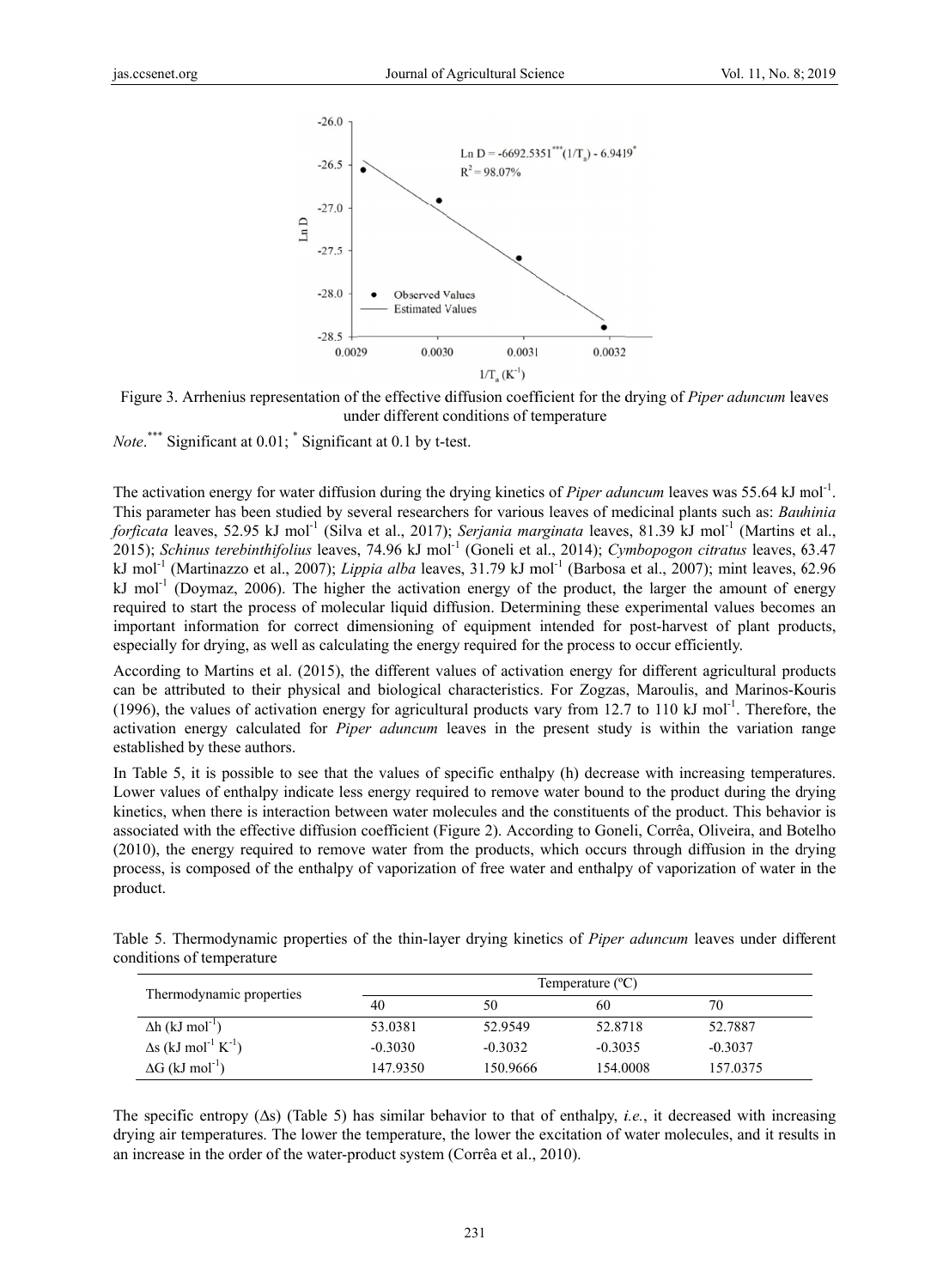According to Nkolo Meze'e, Noah Ngamveng, and Bardet (2008), in order for the sorption sites in agricultural products to be available, Gibbs free energy (G) needs to be attributed since it is able to measure the capacity of a system to perform work. Due to the positive values, it can be understood that the drying kinetics of *Piper aduncum* leaves does not occur spontaneously. Thus, it is necessary to insert external energy to the product for the process to occur. In this case, the heated air is understood as the external energy.

#### **4. Conclusions**

Midilli and Valcam models are adequate to represent the drying kinetics of *Piper aduncum* leaves at temperatures of 60 and 70 °C and of 40 and 50 °C, respectively.

The effective diffusion coefficient increases with the elevation of air temperature in the drying of *Piper aduncum* leaves.

The relationship between the effective diffusion coefficient and drying air temperature can be described by the Arrhenius equation, which has an activation energy for the diffusion of *Piper aduncum* leaves of 55.64 kJ mol<sup>-1</sup>.

The increment in drying air temperature promotes reduction in the values of specific enthalpy and entropy, whereas the values of Gibbs free energy showed the opposite behavior.

#### **Acknowledgements**

The authors extend thanks to PROPP/UFGD, CAPES, CNPq and FUNDECT for their financial support, which was indispensable to the execution of this study.

#### **References**

- Al-Ali, M., & Parthasarathy, R. (2019). Modeling and kinetics study of novel microwave irradiation drying of naproxen sodium drug. *Powder Technology, 345*(1), 766-774. https://doi.org/10.1016/j.powtec. 2019.01.046
- ASABE (American Society of Agricultural and Biological Engineers). (2010). *Moisture Measurement-Forages: Standard S358.2 DEC1988, R2008*. American Society of Agricultural and Biological Engineers. Standards, Engineering Practices, and Data. St. Joseph: ASABE.
- Barbosa, F. F., Melo, E. C., Santos, R. H. S., Rocha, R. P., Martinazzo, A. P., Radünz, L. L., & Gracia, L. M. N. (2007). Evaluation of mathematical models for prediction of thin-layer drying of Brazilian lemon-scented verbena leaves (*Lippia alba* (Mill) N.E. Brown). *Revista Brasileira de Produtos Agroindustriais, 9*(1), 73-82. https://doi.org/10.15871/1517-8595/rbpa.v9n1p73-82
- Bastos, C. N., & Albuquerque, P. S. B. (2004). Efeito do óleo essencial de *Piper aduncum* no controle em pós-colheita de *Colletotrichum musae* em banana. *Fitopatologia Brasileira, 29*(5), 555-557. https://doi.org/ 10.1590/S0100-41582004000500016
- Doymaz, I. (2006). Thin-layer drying behavior of mint leaves. *Journal of Food Engineering, 74*(3), 370-375. https://doi.org/10.1016/j.jfoodeng.2005.03.009
- Draper, N. R., & Smith, H. (1998). *Applied regression analysis* (3th ed., p. 712). New York: John Wiley & Sons. https://doi.org/10.1002/9781118625590
- Delgado, J. M. P. Q., & Lima, A. G. B. de. (2016). *Drying and Energy Technologies*. Springer. https://doi.org/ 10.1007/978-3-319-19767-8
- Corrêa, P. C., Oliveira, G. H. H., Botelho, F. M., Goneli, A. L. D., & Carvalho, F. M. (2010). Modelagem matemática e determinação das propriedades termodinâmicas do café (*Coffea arabica* L.) durante o processo de secagem. *Revista Ceres, 57*(5), 595-601. https://doi.org/10.1590/S0034-737X2010000500005
- Ferreira Junior, W. N., Resende, O., Oliveira, D. E. C. de., & Costa, L. M. (2018). Isotherms and isosteric heat desorption of *Hymenaea stigonocarpa* Mart. seeds. *Journal of Agricultural Science, 10*(10), 504-512. https://doi.org/10.5539/jas.v10n10p504
- Gasparin, P. P., Christ, D., & Coelho, S. R. M. (2017). Secagem de folhas Mentha piperita em leito fixo utilizando diferentes temperaturas e velocidades de ar. *Revista Ciência Agronômica, 48*(2), 242-250. https://doi.org/10.5935/1806-6690.20170028
- Gomes, F. P., Resende, O., Sousa, E. P., Oliveira, D. E. C. de, & Araújo Neto, F. R. D. (2018). Drying kinetics of crushed mass of 'jambu': Effective diffusivity and activation energy. *Revista Brasileira de Engenharia Agrícola e Ambiental, 22*(7), 499-505. https://doi.org/10.1590/1807-1929/agriambi.v22n7p499-505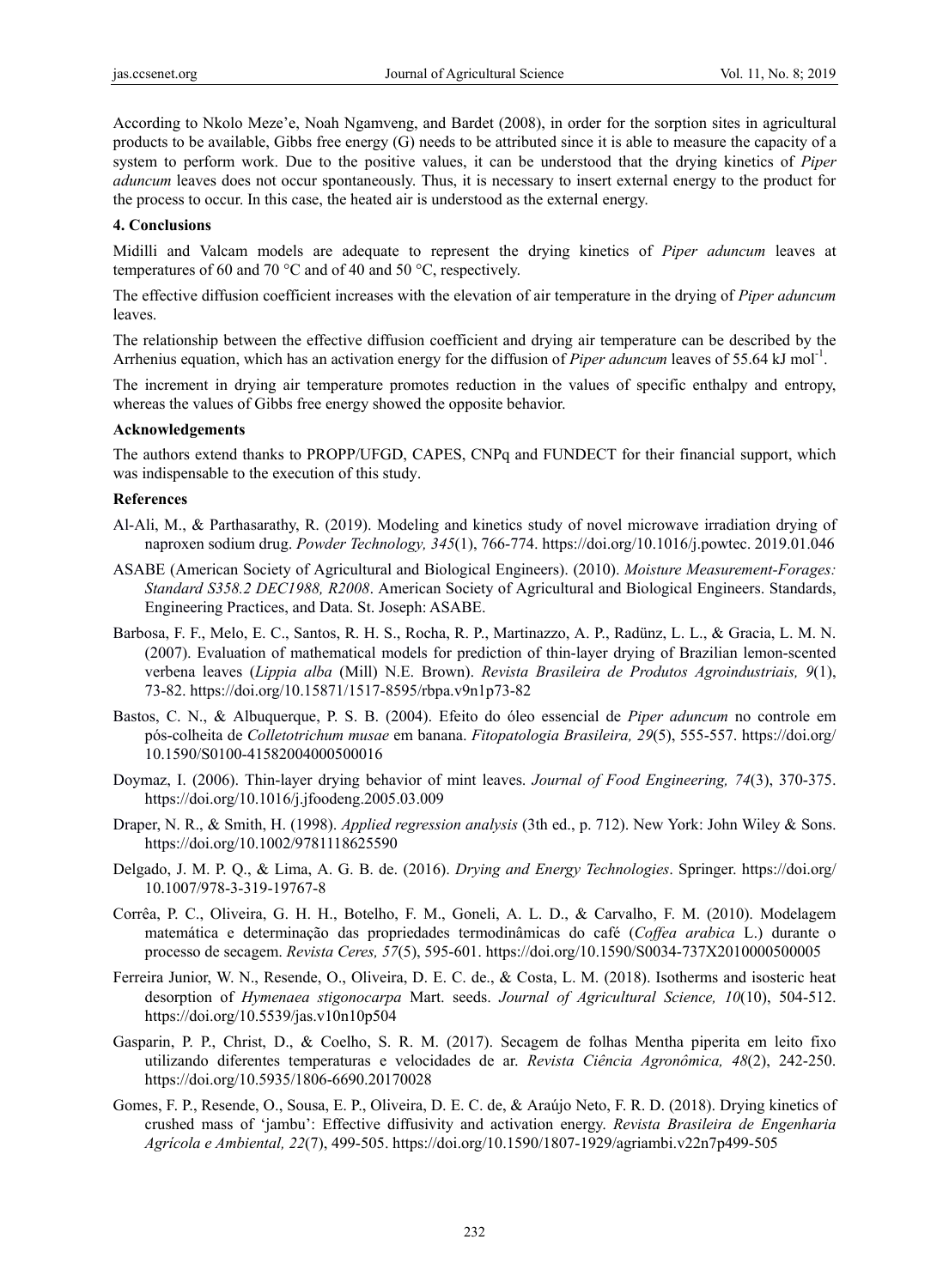- Goneli, A. L. D., Corrêa, P. C., Oliveira, G. H. H., & Botelho, F. M. (2010). Water desorption and thermodynamic properties of okra seeds. *Transactions of the ASAE, 53*(1), 191-197. https://doi.org/ 10.13031/2013.29486
- Goneli, A. L. D., Vieira, M. D. C., Vilhasanti, H. D. C. B., & Gonçalves, A. A. (2014). Modelagem matemática e difusividade efetiva de folhas de aroeira durante a secagem. *Pesquisa Agropecuária Tropical, 44*(1), 56-64. https://doi.org/10.1590/S1983-40632014000100005
- Guerrini, A., Sacchetti, G., Rossi, D., Paganetto, G., Muzzoli, M., Andreotti, E., ... Bruni, R. (2009). Bioactivities of *Piper aduncum* L. and *Piper obliquum* Ruiz e Pavon (Piperaceae) essential oils from eastern ecuador. *Environmental Toxicology and Pharmacology, 27*(1), 39-48. https://doi.org/10.1016/j.etap.2008.08.002
- Haghi, A. K., & Amanifard, N. (2008). Analysis of heat and mass transfer during microwave drying of food products. *Brazilian Journal of Chemical Engineering, 25*(3), 491-501. https://doi.org/10.1590/S0104- 66322008000300007
- Henderson, S. M. (1974). Progress in developing the thin layer drying equation. *Transactions of the ASAE, 17*(6), 1167-1172. https://doi.org/10.13031/2013.37052
- Henderson, S. M., & Pabis, S. (1961). Grain drying theory: Temperature effect on drying coefficient. *Journal of Agricultural Engineering Research, 6*(3), 169-174.
- Jideani, V. A., & Mpotokwana, S. M. (2009). Modeling of water absorption of botswana Bambara varieties using Peleg's equation. *Journal of Food Engineering, 92*(2), 182-188. https://doi.org/10.1016/j.jfoodeng. 2008.10.040
- Karathanos, V. T. (1999). Determination of water content of dried fruits by drying kinetics. *Journal of Food Engineering, 39*(4), 337-344, 1999. https://doi.org/10.1016/S0260-8774(98)00132-0
- Kashaninejad, M., Mortazavi, A., Safekordi, A., & Tabil, L. G. (2007). Thin-layer drying characteristics and modeling of pistachio nuts. *Journal of Food Engineering, 78*(1), 98-108. https://doi.org/10.1016/ j.jfoodeng.2005.09.007
- Kassem, A. S. (1998). Comparative studies on thin layer drying models for wheat (13th ed.). International Congress on Agricultural Engineering, Morocco.
- Maia, J. G. S., Zohhbi, M. G. B., Andrade, E. H. A., Santos, A. S., Silva, M. H. L., Luz, A. I. R., … Silva, M. H. L. (1998). Constituents of the essential oil of *Piper aduncum* L. growing wild in the Amazon region. *Flavour and Fragrance Journal, 13*(4), 269-272. https://doi.org/10.1002/(SICI)1099-1026(1998070)13:4% 3C269::AID-FFJ744%3E3.0.CO;2-A
- Martinazzo, A, P., Corrêa, P, C., Resende, O., & Melo, E, C. (2007). Análise e descrição matemática da cinética de secagem de folhas de capim-limão. *Engenharia Agrícola e Ambiental, 11*(3), 301-306. https://doi.org/ 10.1590/S1415-43662007000300009
- Martins, E. A., Lage, E. Z., Goneli, A. L., Cesar Filho, P. H., & Lopes, J. G. (2015). Cinética de secagem de folhas de timbó (*Serjania marginata* Casar). *Revista Brasileira de Engenharia Agricola e Ambiental-Agriambi, 19*(3), 238-244.
- Midilli, A., Kucuk, H., & Yapar, Z. A. (2002). A new model for single-layer drying. *Drying Technology, 20*(7), 1503-1513. https://doi.org/10.1081/DRT-120005864
- Mohapatra, D., & Rao, P. S. (2005). A thin layer drying model of parboiled wheat. *Journal of Food Engineering, 66*(4), 513-518. https://doi.org/10.1016/j.jfoodeng.2004.04.023
- Monzote, L., Scull, R., Cos, P., & Setzer, W. (2017). Essential oil from Piper aduncum: Chemical analysis, antimicrobial assessment, and literature review. *Medicines, 4*(3), 1-14. https://doi.org/10.3390/medicines 4030049
- Nadi, F. (2016). Development of a new model for mass transfer kinetics of petals of *Echium amoenum* fisch. & C.A. Mey. under fluidized bed conditions. *Food Technology and Biotechnology, 54*(2), 217-227. https://doi.org/10.17113/ftb.54.02.16.4304
- Lewis, W. K. (1921). The rate of drying of solid materials. *Industrial & Engineering Chemistry, 13*(5), 427-432. https://doi.org/10.1021/ie50137a021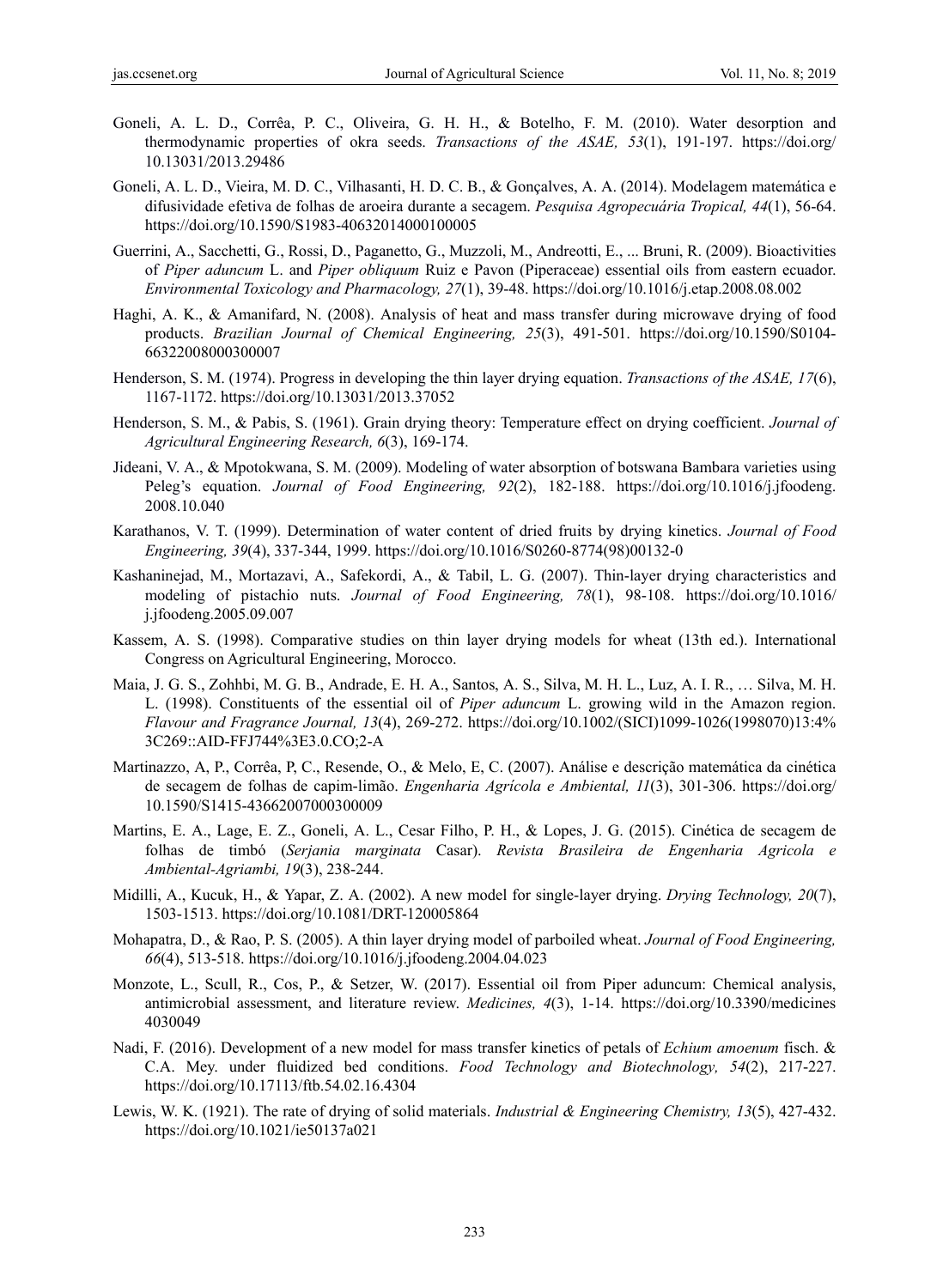- Nkolo Meze'e, Y. N., Noah Ngamveng, J., & Bardet, S. (2008). Effect of enthalpy-entropy compensation during sorption of water vapour in tropical woods: The case of Bubinga (*Guibourtia Tessmanii* J. *Pellegriniana* J. L.). *Thermochimica Acta, 468*(1-2), 1-5. https://doi.org/10.1016/j.tca.2007.11.002
- Page, G. E. (1949). *Factors influencing the maximum rates of air drying shelled corn in thin layers*. West Lafayette: Purdue University.
- Quequeto, W. D., Siqueira, V. C., Ferranti, L. F., Schoeninger, V., & Leite, R. A. (2017). Cinética de secagem dos grãos de feijão cultivar IPR Tangará. *Revista Energia na Agricultura, 32*(4), 408-415. https://doi.org/ 10.17224/EnergAgric.2017v32n4p408-415
- Reis, R. C. dos, Devilla, I. A., Ascheri, D. P., Servulo, A. C., & Souza, A. (2012). Cinética de secagem de folhas de manjericão (*Ocimum basilicum* L.) via infravermelho. *Revista Brasileira de Engenharia Agricola e Ambiental-Agriambi, 16*(12), 1346-1352. https://doi.org/10.1590/S1415-43662012001200012
- Siqueira, V. C., Resende, O., & Chaves, T. H. (2013). Mathematical modelling of the drying of jatropha fruit: An empirical comparison. *Revista Ciência Agronômica, 44*(2), 278-285. https://doi.org/10.1590/ S1806-66902013000200009
- Siqueira, V. C., Borém, F. M., Alves, G. E., Isquierdo, E. P., Pinto, A. C. F., Ribeiro, D. E., & Ribeiro, F. C. (2017). Drying kinetics of processed natural coffee with high moisture content. *Coffee Science, 12*(3), 400-409. https://doi.org/10.25186/cs.v12i3.1320
- Silva, F. P. D., Siqueira, V. C., Martins, E. A., Miranda, F., & Melo, R. M. (2017). Thermodynamic properties and drying kinetics of *Bauhinia forficata* Link leaves. *Revista Brasileira de Engenharia Agrícola e Ambiental, 21*(1), 61-67. https://doi.org/10.1590/1807-1929/agriambi.v21n1p61-67
- Sousa, F. C., Martins, J. J. A., Rocha, A. P. T., Gomes, J. P., Pessoa, T., & Martins, J. N. (2015). Predição de modelos sobre a cinética de secagem de folhas de *Ziziphus joazeiro* Mart. *Revista Brasileira de Plantas Medicinais, 17*(2), 195-200. https://doi.org/10.1590/1983-084X/12\_071
- Sharaf-Eldeen, Y. I., Blaisdell, J. L., & Hamdy, M. Y. (1980). A model for ear corn drying. *Transactions of the ASAE, 23*(1), 1261-1265. https://doi.org/10.13031/2013.34757
- Thompson, T. L., Peart, R. M., & Foster, G. H. (1968). Matllematical simulation of corn drying a new model. *Transaction of the ASAE, 11*(4), 582-586. https://doi.org/10.13031/2013.39473
- Villamizar, L. H., Cardoso, M. D. G., Andrade, J. D., Teixeira, M. L., & Soares, M. J. (2017). Linalool, a *Piper aduncum* essential oil component, has selective activity against *Trypanosoma cruzi* trypomastigote forms at 4 ºC. *Memórias do Instituto Oswaldo Cruz*, *112*(2), 131-139. https://doi.org/10.1590/0074-02760160361
- Verma, L. R., Bucklin, R. A., Endan, J. B., & Wratten, F. T. (1985). Effects of drying air parameters on rice drying models. *Transactions of the ASAE, 28*(1), 296-301. https://doi.org/10.13031/2013.32245
- Wang, J., Law, C. L., Nema, P. K., Zhao, J. H., Liu, Z. L., Deng, L. Z., ... Xiao, H. W. (2018). Pulsed vacuum drying enhances drying kinetics and quality of lemon slices. *Journal of Food Engineering, 224*, 129-138. https://doi.org/10.1016/j.jfoodeng.2018.01.002
- Wang, C. Y., Singh, R. P. (1978). Use of variable equilibrium moisture content in modeling rice drying. *Transaction of the ASAE, 11*(1), 668-672.
- Wolfinger, R. D. (1993). Covariance structure selection in general mixed models. *Communications in Statistics, 22*(4), 1079-1106. https://doi.org/10.1080/0361091930 8813143
- Xavier, W. D., Silva, D. D. A., Resende, O., Guimarães, C. M., Bastos, A. V. S., & Ferreira Junior, W. N. (2019). Drying kinetics of chives (*Allium fistulosum* L.). *Journal of Experimental Agriculture International, 29*(1), 1-10. https://doi.org/10.9734/JEAI/2019/45463
- Yilbas, B. S., Hussain, M. M., 7 Dincer, I. (2003). Heat and moisture diffusion in slab products to convective boundary condition. *Heat Mass Transf, 39*, 471-476. https://doi.org/10.1007/s00231-002-0323-x
- Yagcioglu, A., Degirmencioglu, A., & Cagatay, F. (1999). *Drying characteristics of laurel leaves under different conditions*. International Congress on Agricultural Mechanization and Energy, Cukurova University, Adana.
- Zogzas, N. P., Maroulis, Z. B., & Marinos-Kouris, D. (1996). Moisture diffusivity data compilation in foodstuffs. *Drying Technology, 14*, 2225-2253. https://doi.org/10.1080/07373939608917205